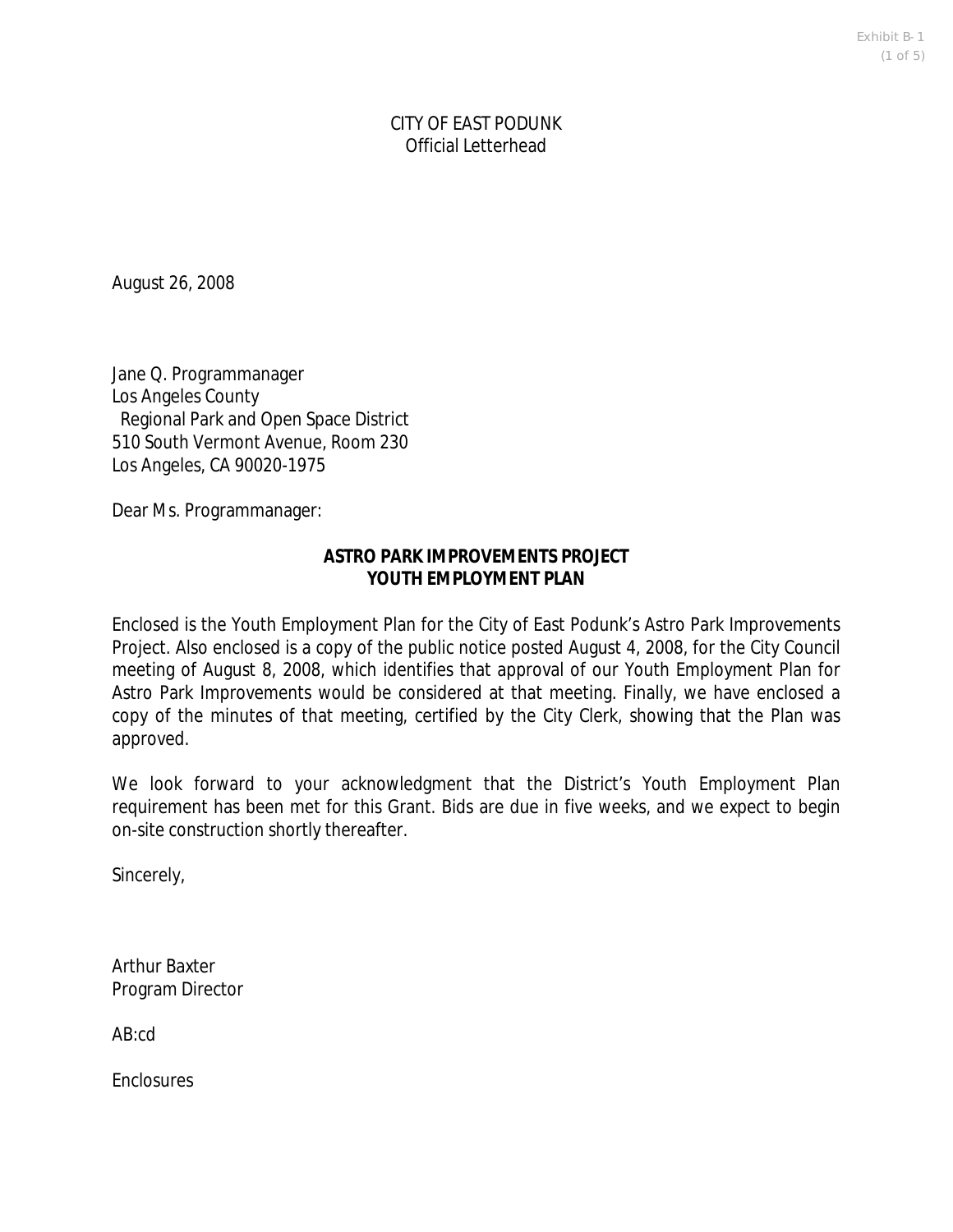### YOUTH FMPLOYMENT PLAN City of East Podunk Astro Park Improvements Project

### **BACKGROUND**

The Safe Neighborhood Parks Proposition of 1996 provided \$400,000 to the City for improvements to Astro Park. On July 3, 2006, the City Council authorized expenditure of \$37,500 for the design of Astro Park improvements, including the addition of a new room to the existing community building, picnic area expansion, and extension of paved walkways. Plans and specifications have been prepared to allow separate contracts for elements of the improvements that may feasibly be performed by at-risk youth from the community in which the Project is located.

### **TASKS THAT MAY BE PERFORMED BY AT-RISK YOUTH**

- 1. Removal of landscaping and irrigation for community building addition (60 hours).
- 2. Removal of irrigation for expanded picnic area and walkway extension (75 hours).
- 3. Excavation, setting forms, and laying base material for walkway extensions (200 hours).
- 4. Planting of shrubs and annuals adjacent to the community building expansion (40 hours).

### **ESTIMATED COST OF YOUTH EMPLOYMENT**

| Total estimated hours of youth employment: | 375 hours        |
|--------------------------------------------|------------------|
| Cost per hour:                             | $$8.00$ per hour |
| Total estimated cost of youth employment:  | \$2,156.25       |

## **METHOD OF YOUTH EMPLOYMENT**

The East Podunk Youth Training Center, under a contract with the City, will provide local youth in conformance with the Los Angeles County Regional Park and Open Space District's (District) definition of "at-risk youth."

### **YOUTH EMPLOYMENT GOAL**

Under the provisions of the District's policy on employment of at-risk youth, the Youth Employment Goal (YEG) of the City of East Podunk is \$61,850, equal to ten percent the City's total development Project funding from Propositions A of 1992 and 1996.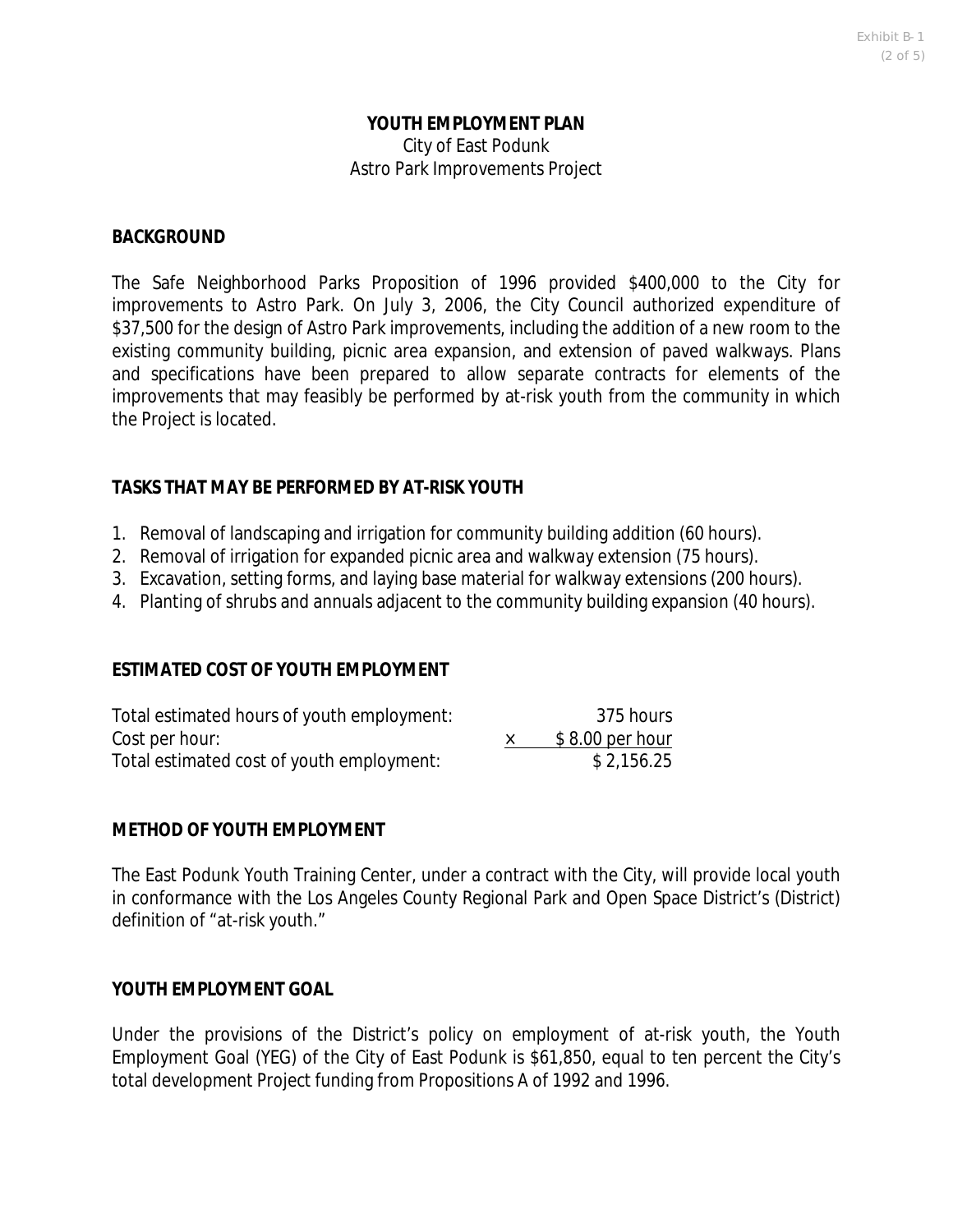Because the Astro Park Improvements Project is the City's first Project to involve employment of youth, no progress has been made in meeting the City's YEG. The current plan to meet the YEG is as follows:

|                                                                                                                                                             | 2,156.25        | (Prop A funds) |
|-------------------------------------------------------------------------------------------------------------------------------------------------------------|-----------------|----------------|
| De Castro Park Improvements                                                                                                                                 | \$<br>6,000.00  | (Prop A funds) |
| Reimbursable maintenance and<br>servicing on Prop A-funded<br>improvements at Astro,<br>Bistro, and De Castro Parks<br>$($1,500 / year \times 22 years)$ \$ | 33,000.00       | (Prop A funds) |
| Other new youth employment<br>(various parks, Police Cadet                                                                                                  | \$<br>20,693.75 | (City funds)   |
|                                                                                                                                                             | \$<br>61,850.00 |                |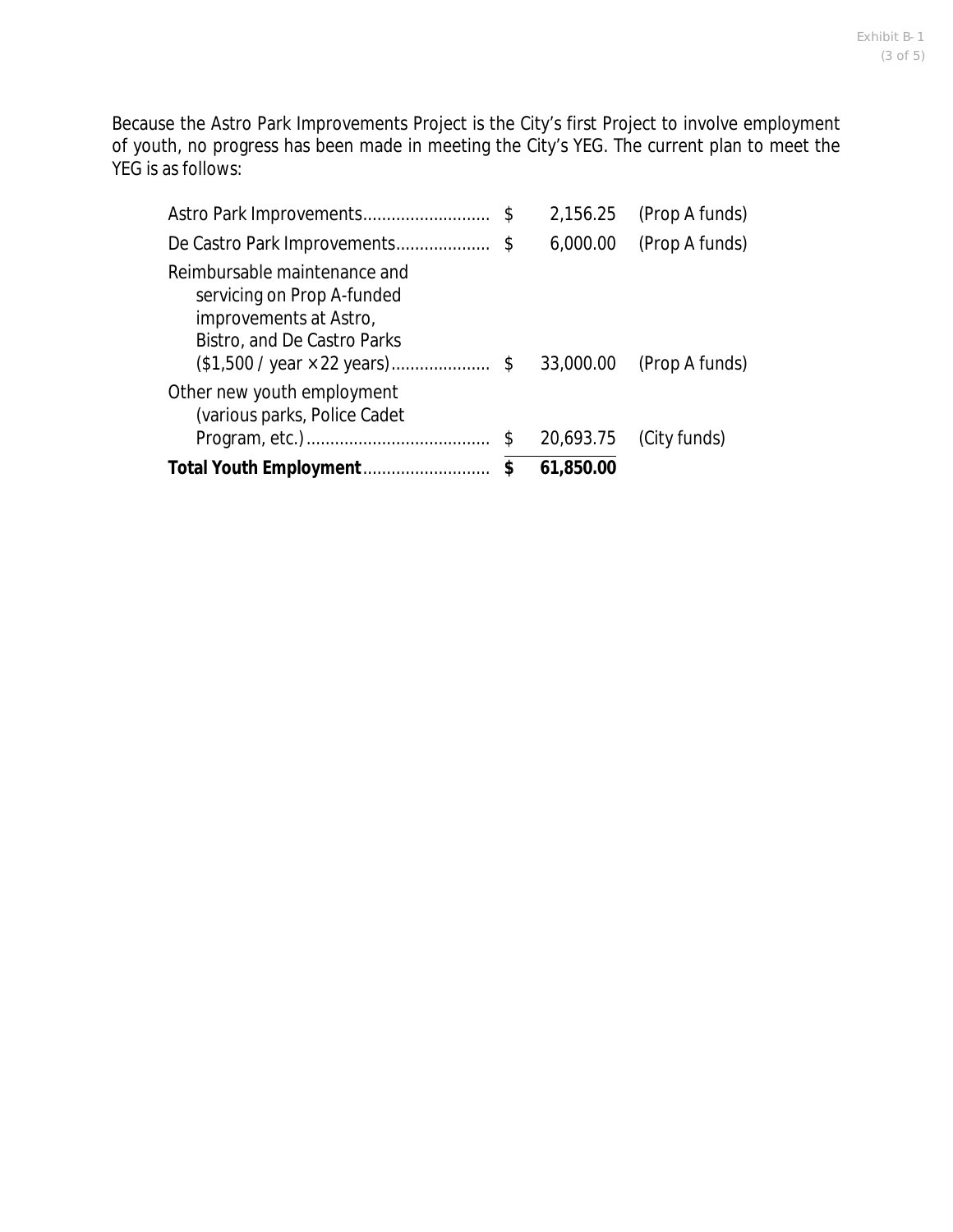Exhibit B-1 (4 of 5)

(Posted August 4, 2008)

# AGENDA EAST PODUNK COUNCIL REGULAR MEETING – AUGUST 8, 2008 9:30 a.m., Council Chambers

- 1. PLEDGE TO THE FLAG
- 2. INVOCATION
- 3. APPROVAL OF MINUTES OF AUGUST 7, 2008
- 4. APPROVAL OF THE YOUTH EMPLOYMENT PLAN FOR ASTRO PARK IMPROVEMENTS PROJECT
- 5. ADOPTION OF PLANS AND SPECIFICATIONS FOR ASTRO PARK IMPROVEMENTS PROJECT AND AUTHORIZATION TO ADVERTISE FOR CONSTRUCTION CONTRACTOR BIDS
- 6. OTHER BUSINESS
- 7. ADJOURNMENT